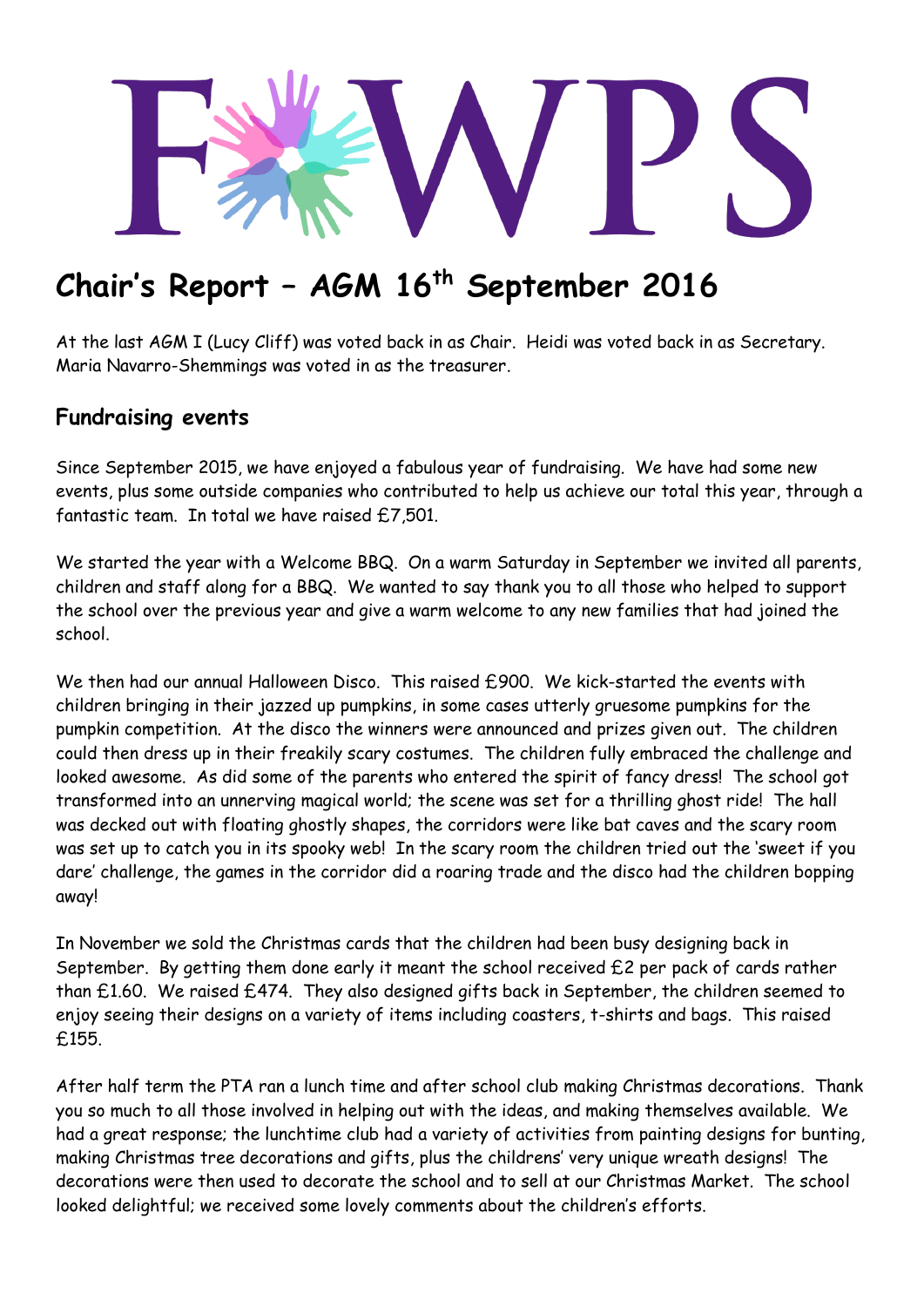In December we held a Christmas Market. We raised £1,037. What a buzz the school had on the day! The school gets decorated using the children's decorations made in the Christmas club. The Christmas market was then set up outside. The Christmas market was started off by great performances from Mrs Thompson and the Y4's recorder recital, followed by Mrs Barnes with her 'Cool Singers'. For those who wanted to see Santa you had to go past flying Christmas Pud's, work out where Santa would be at midnight, plus find Olaf's Nose. Whilst on entering the playground the hamper raffle was in huge demand; what lovely surprises there were in the fantastically themed hampers. Next there was the chance to buy *personalised baubles* and work out who the teachers were in Santa disguises.

To finish the year off Damien and Siobhan organised a private showing of '**A Christmas Star'** hosted

at **The Riverside Cinema.** The school's name was up in spot lights, Mr Krisson was a bouncer, Mrs Moore was on popcorn and the popular photo booth was back. Thanks so much to the Riverside Cinema for letting us host this for a second year running. This amazing night raised £600.

To start 2016 off we organised family Bingo. A really fun family night was had by all those who attended. The children really enjoyed having fun with numbers, it was a very fun 'maths' lesson! We raised £274.

In March we held our 2<sup>nd</sup> disco off the year. It was a 'Masked Disco'. What great fun, the children loved getting their masks on, there were prizes for the best designs. The school hall had masked bunting criss crossing the hall, fantastic masks covered the lights in the corridor and balloons were bobbing around. The games were themed with super heroes in mind. The children's super skills were tested in Beat the Buzzer, Pin the Mask on the Minion. Their super strength was tested in Bolder Attack; and their super agility was tested in Pogo Stick and Twister. We raised £500.

The next event was our Quiz Night. A very amusing night! We had 12 teams in total, comprising 77 people. Fish and Chips was our half time snack. We had a lovely prize donated by Adnams, plus some wooden spoons for the losers! We were also lucky enough to have professional quiz masters donate their time, thanks so much to Amanda's Dad and his mate.

Our final event of the year was the Woodbridge Primary School Summer Fair. We were lucky enough to have PJ Liversey (the builders next to our school) sponsor this event. As with every weekend in June, it rained! We pushed through with the help of our fantastic school community. We had a brilliant turnout, thank you so much for coming along to support the fair. Awesome performances by; Woodbridge School of Dance, Stagecoach, Mad Science, Macmilliam Martial Arts, plus our very own Cheerleaders. They all had a brilliant reception, obviously our own cheerleaders received the biggest cheer of the day. Great work girls. The raffle made £650, there were some great prizes, The Crown in Woodbridge donated 1 nights' free bed and breakfast, Goals donated a free childrens' party, plus many more fabulous prizes. The popular prize ticket stall was back with some great goodies for the children to win. The excitement around the table was infectious! As usual the games went down a storm. Our big money takers were Coconut Shy, Cuddly Toy Hoopla, Tombola, Lucky Dip, Pull a Lolly, Hook a Duck, Luck Cups, Skittle Alley and Smash the Crockery. We raised £2,215.

Thanks to everyone, committee members, parents, family, friends and staff for helping us have a phenomenal year of fundraising.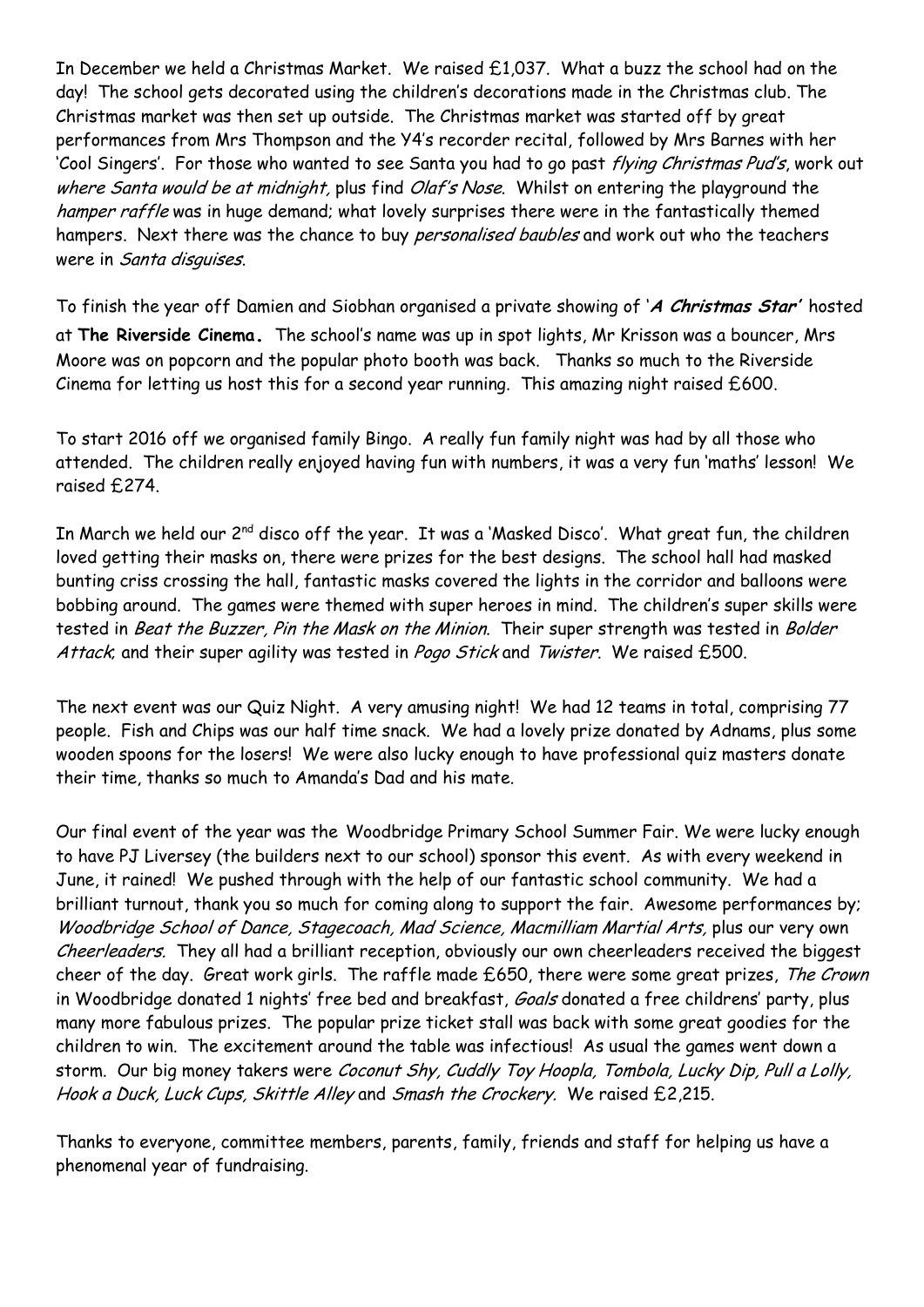**How the money has been spent** (Including the Class Money, £25 per class per term)

| Foundation -   | Scarcrow prizes<br>Adopt a Giraffe at Colchester Zoo<br>Coach to Colchester Zoo<br>Stay and play contribution<br>Fathers day afternoon tea.                                                                                                                                                                                                     |
|----------------|-------------------------------------------------------------------------------------------------------------------------------------------------------------------------------------------------------------------------------------------------------------------------------------------------------------------------------------------------|
| $Yr1 -$        | Coach for Colchester Zoo<br>Stay and play contribution<br>Bean bag                                                                                                                                                                                                                                                                              |
| $Yr2 -$        | Caterpillars<br>Coach to Suffolk Punch<br>Coach for Colchester Zoo<br>Stay and play contribution<br>Robot turtle game<br>Reading cards                                                                                                                                                                                                          |
| $Yr3 -$        | Set of class dictionaries<br>Trip to Tesco<br>Stationary                                                                                                                                                                                                                                                                                        |
| $Yr4 -$        | Kentwell hall coach and trip contribution<br>Anglo Saxon ship                                                                                                                                                                                                                                                                                   |
| $Yr5 -$        | Class books<br>Spelling charts<br>African adventure contribution<br>Y5 T-shirts for Snape singing performance                                                                                                                                                                                                                                   |
| Yr6 -          | 1st News subscriptions<br>How It Works magazine subscription<br>Archery, Derbyshire<br>Class books<br>Contribution to leaving do                                                                                                                                                                                                                |
| Eco Council -  | Bat boxes<br>Eco magazine subscription                                                                                                                                                                                                                                                                                                          |
| Whole School - | Forest School equipment; Muddy faces, resources, ropes<br>Outside plugs<br>Books for school library<br>Outside games for the playground; Garden chess, equipment, chalks, target game<br>Easter eggs<br>Christmas trees and crackers<br>Ice pops for sports day<br>Phonics books<br>Fairy lights for Big Talk<br>Ball catcher in the playground |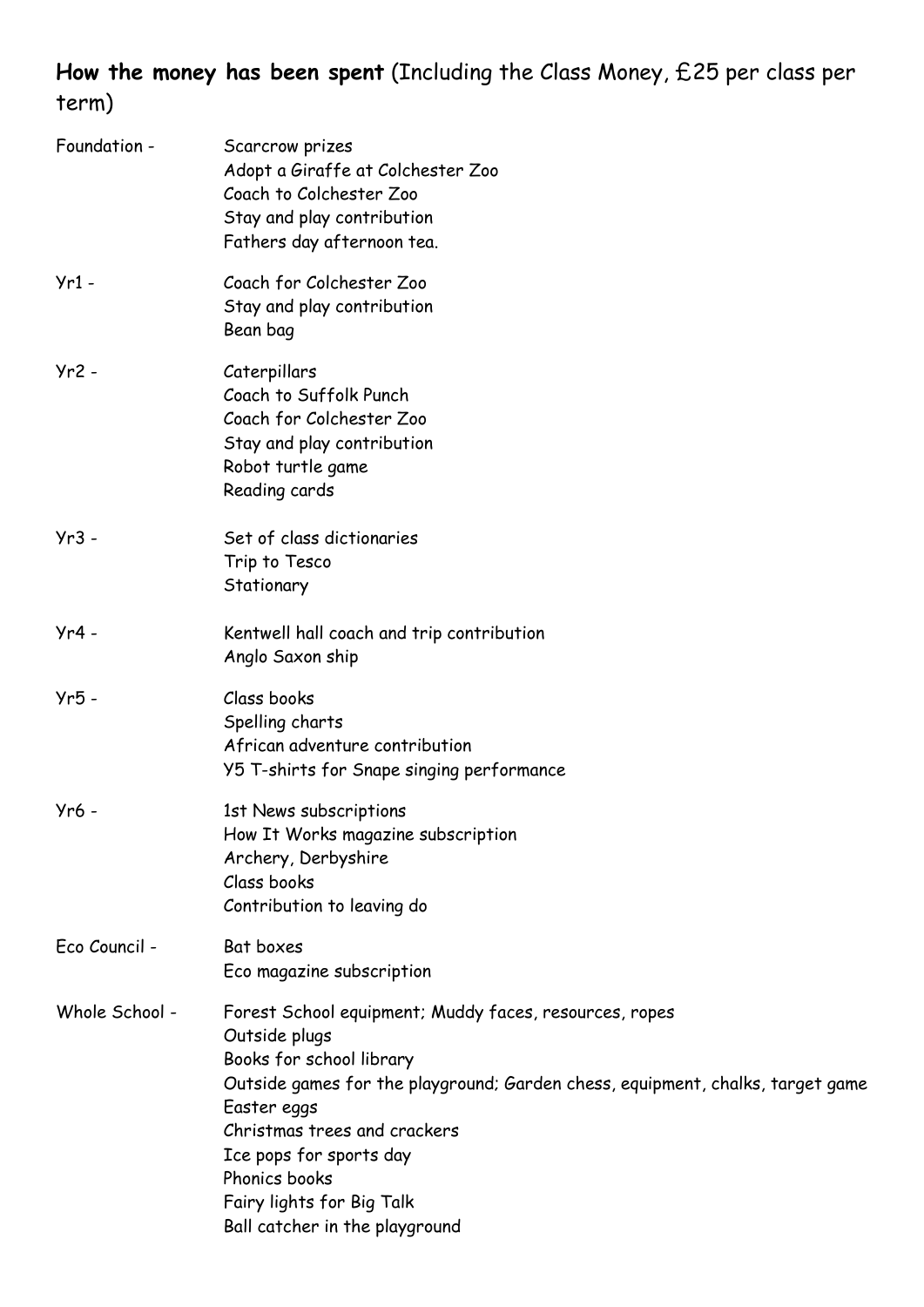15 Tablets Repair to Adventure Trail Music books and stands Play leaders equipment PA System

We also have the following items that were approved but have not gone through yet;

Y3/Y4 activity area writing board £64 Pond area upgrade £213 Royal opera house contribution £250 F1/F2 outside area upgrade £537 Y5 camera £100 2/3 Tablets £750 Y6 Public speaking workshop £500

Total £2,414

#### **Newsletter**

We have produced 2 newsletters. The first goes out in September and the second goes out in February.

## **Training**

School fire strategy – Mark Krisson to provide the PTA with a fire strategy document. Health and Hygiene, First Aid Course – If these courses are held within school, the PTA would like to be invited.

#### **Committee Members**

Lucy Cliff – Chair Heidi Shove – Secretary Maria Navarro-Shemmings – Treasurer Richard Haugh Damian Horner Siobhan Horner Rachel Irvine Mark Krisson Caroline Moore James Smith Louise Sargent Lizzie Sharpley Sara Brooks Stacey Irvine Cara Howe Katie Dagenham Rob Zechner